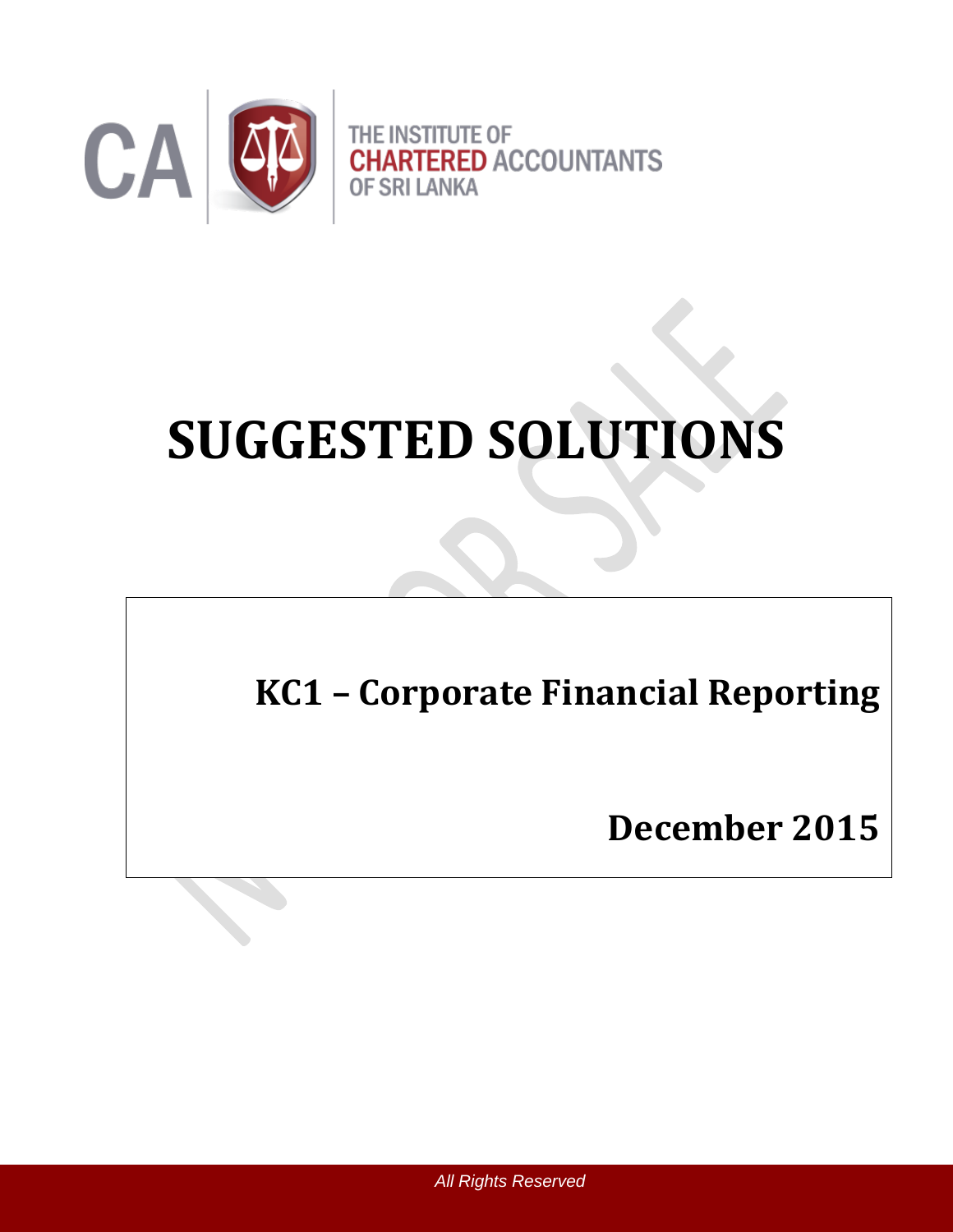#### **Answer 01**

#### **Suggested detailed answer**

- (a) Related party transactions
	- (i) Per Para 9 (b)(i) of LKAS 24, one of the conditions required for an entity to be related to a reporting entity is that the entity and the reporting entity are members of the same group.

Accordingly, EAT and PBL are related as they are under the same parent HFP. The parts sales transactions (total value) and any outstanding balance should be disclosed. Terms and conditions of the transactions, i.e. the fact that the transaction is not at arm's length need to be disclosed.

(ii) HFP and Colourful-Printing (Pvt) Limited (CPL) are related parties as Shyamali Subasinghe is a close family member of a key management personnel (KMP) of HFP and CPL is jointly controlled by her.

Both transactions shall be disclosed with the discount given.

- (iii) Per Para 11(a) of LKAS 24, two entities are not related parties simply because they have a common director. Accordingly, Highlight (Pvt) Limited (HPL) and HFP are not related parties. No disclosure is required.
- (iv) Per Para 9(a)(iii) of LKAS 24, a person is related to a reporting entity if that person is a KMP of that entity or of the parent of that entity. In this scenario, all independent and executive directors as well as the CEO are KMP. Hence they are related parties.

All directors' fees, remunerations (emoluments)including vehicle benefits and performance bonuses shall be quantified and disclosed. Disclosure can be made as an aggregation.

(v) The government is a related party of Creative Solutions (Pvt) Limited (CSL), not a related party of HFP.

No disclosure shall be made in relation to the dividend paid to the government in HFP's books. Disclosure shall be made in relation to the dividend declared to the government in the consolidated financial statements.

(vi) CSL and Rebuild Nation (Pvt) Limited (RNL) are related parties as HFP has control over CSL and significant influence over RNL.

Disclosure shall be made in HFP's books only on transactions with RNL.

(vii) RNL and BSL are not related parties as HFP only has significant influence in both companies.

No disclosure required.

(14 marks)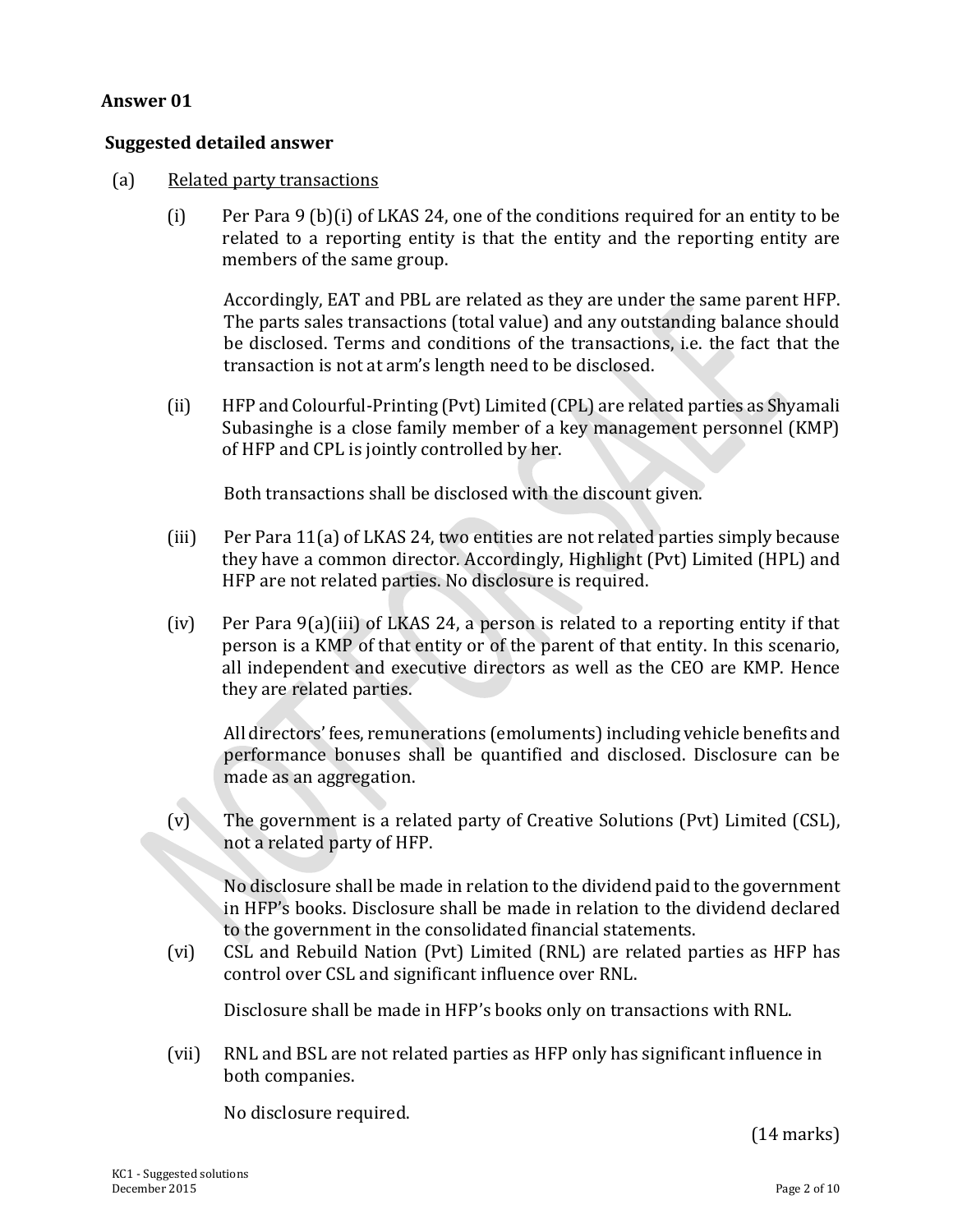#### (b) Adoption of SLFRS 15

- 1. The company shall identify performance obligations within the contract. Performance obligations shall be distinct and identified based on the following two (02) criteria:
	- Can customers benefit from the good or service on its own or together with other readily available resources?
	- Is the promise to transfer the good or service separately identifiable from other promises in the contract?

Construction of apartment units and facilities such as a gymnasium, swimming pool, club house and golf course can be two possible performance obligations.

- 2. Consideration on sale of an apartment shall be allocated among the identified performance obligations based on the standalone selling price.
- 3. Recognition on the percentage completion basis under LKAS 11 needs to be reassessed.

Revenue can be recognised either at point-in-time or as the work is performed (based on the stage of completion). Revenue is recognised for each of the performance obligations at point-in-time if control of the asset is passed at point-in-time. It may be likely that the revenue is recognised at point-in-time as the construction is carried out on the developer's land and control of the property is transferred at the end of the construction.

- 4. Revenue shall not be recognised when advances are received. Such amounts shall be recognised as contract liabilities.
- 5. There may be a significant financing component on the consideration received as the construction could take place for a long period of time (more than a year). Hence it may required to recognise interest expense.

(5 marks)

(c) (i) Current income tax shall be computed using the existing rate of 28%.

Deferred tax shall be computed using the proposed rate of 15%.

It is assumed that the rate proposed is substantially enacted since the Parliament has formally approved the rates.

(3 marks)

(ii) Do not recognise the deferred tax liabilities arising from the initial recognition of goodwill.

 No deferred tax shall be recognised at the initial recognition of the investment. (3 marks) **(Total: 25 marks)**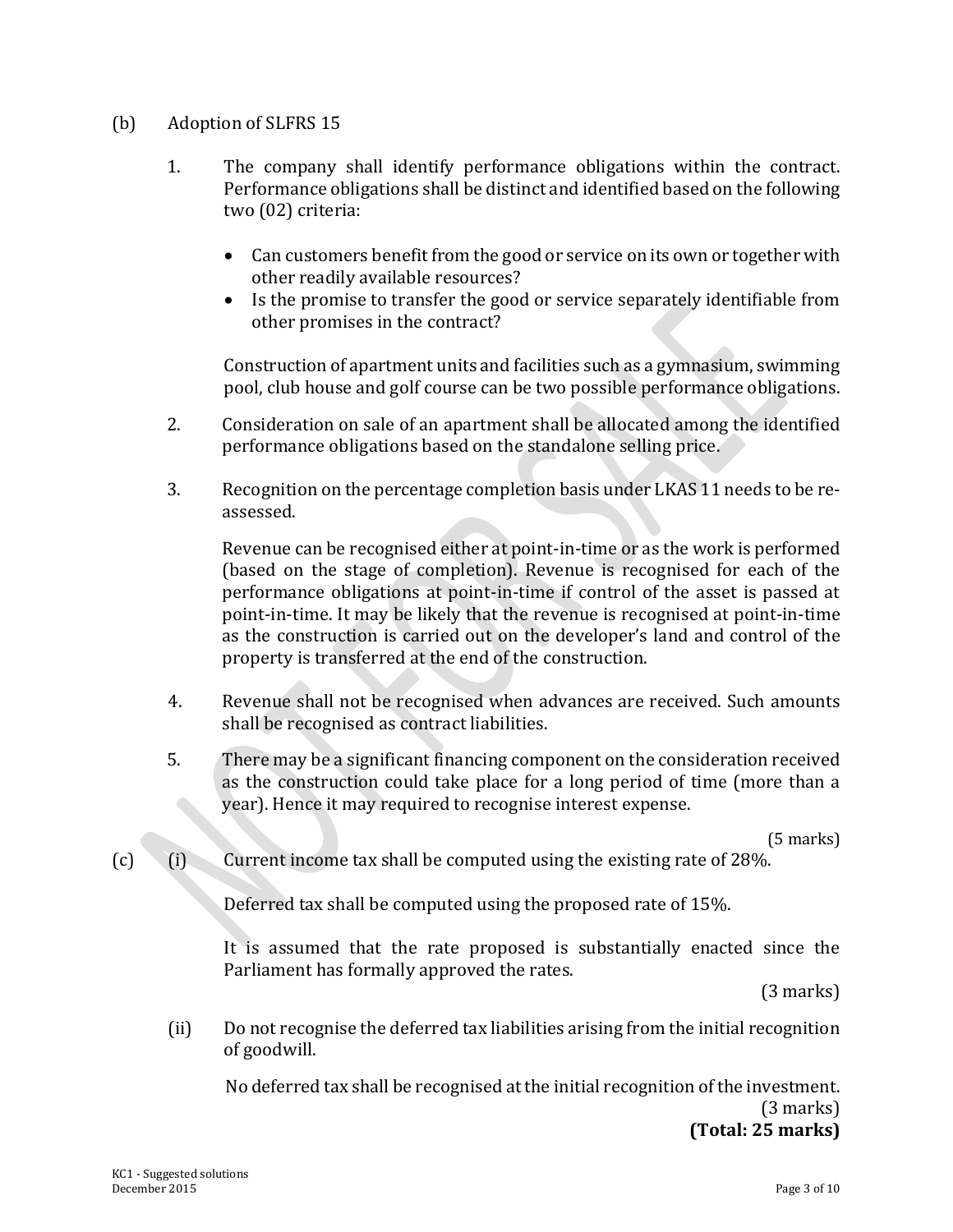### **Answer 02**

#### **Suggested detailed answer**

#### **Part A**

#### (a) **Accounting standards and ethical requirements**

The CFO is a Charted Accountant. Therefore he should be aware of the requirements of SLFRSs and should apply those requirements in order to achieve fairly presented financial statements. Further, he is bound by CA Sri Lanka's Code of Ethics.

#### *Sri Lanka Accounting Standards*

Section 50 of LKAS 39 states that an entity shall not reclassify any financial instrument into the fair value through profit or loss (FVTPL) category after initial recognition. Therefore the said reclassification is not in compliance with LKAS 39.

Had the previous year classification been incorrect, they can apply LKAS 8 *Accounting policies, Changes in Accounting Estimates and Errors*. Accordingly they can restate, considering it is a classification error done in the previous year. However, in the given scenario, it is clearly evident that there had been no classification errors. The possibility of reclassification is looked at in order to show a better profit and to qualify for a bonus. This is manipulation. Therefore adjustments cannot be done applying LKAS 8.

#### **Code of Ethics**

If the CFO were to accept the CEO's suggestion to manipulate the accounts, this would be a clear breach of integrity.

Acceptance of the suggestion by the CFO also displays a lack of objectivity.

The requirement to behave professionally and display professional competence and due care means that the CFO must comply with the applicable professional standards and regulations and avoid any act that discredits the profession.

The CFO should explain to the CEO the requirement of accounting standards and principles in respect of the suggested amendments to the financial statements. He should attempt to persuade the CEO to refrain from amending the financial statements.

If the CEO insists on the suggested adjustment being made, the CFO should consider his position and identify the misstated amounts to those charged with governance (Audit Committee etc.)

(7 marks)

(b) At the period end, the entity does not have an unconditional right to defer the settlement of the liability for at least 12 months. The company's inability to maintain the minimum annual sales volume could be a breach of the loan covenant. This could make the loan having to be paid on demand. Therefore classification of the liability should be changed to 'current' even though it is a long-term loan.

(2 marks)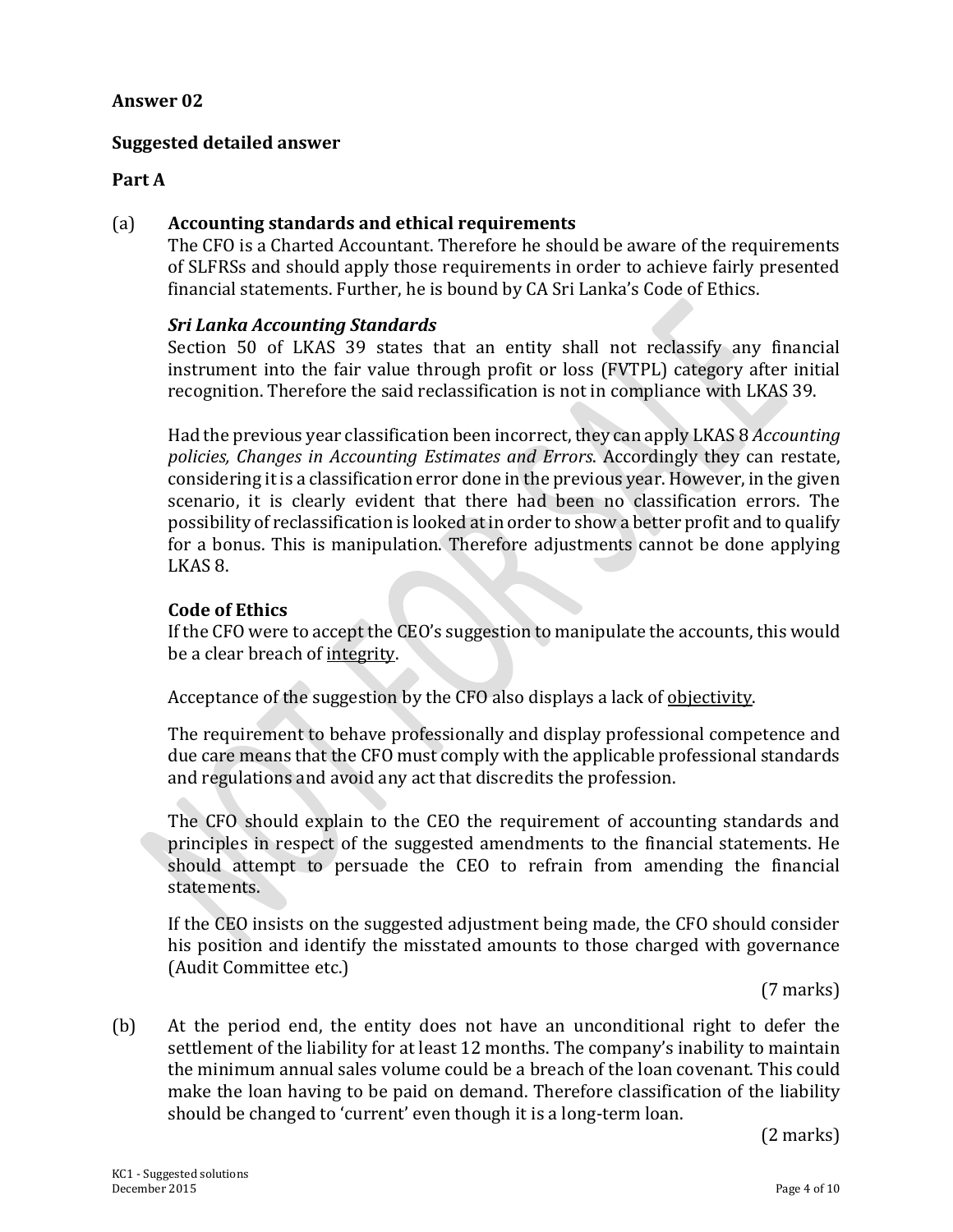#### **Part B**

(a)

| Year                          | <b>Cash Flow</b> |              | <b>Discount Factor NPV of Cash Flow</b> |
|-------------------------------|------------------|--------------|-----------------------------------------|
|                               | 210,000          | 1/1.10       | 190,909                                 |
|                               | 210,000          | $1/1.10^{2}$ | 173,554                                 |
|                               | 3,210,000        | $1/1.10^{3}$ | 2,411,721                               |
|                               |                  |              |                                         |
|                               |                  |              | 2,776,183                               |
|                               |                  |              |                                         |
| <b>Total Value</b>            |                  |              | 3,000,000                               |
| <b>Total Equity Component</b> |                  |              | 223,817                                 |

(3 marks)

(b) Per Para 38 of LKAS 32, transaction costs that relate to the issue of a compound financial instrument are allocated to the liability and equity components of the instrument in proportion to the allocation of the proceeds.

|                      | <b>Liability Component</b> | <b>Equity Component</b> |           |
|----------------------|----------------------------|-------------------------|-----------|
|                      |                            |                         |           |
| Gross proceeds       | 2,776,183                  | 223,817                 | 3,000,000 |
| Issue cost allocated | 185,079                    | 14,921                  | 200,000   |
|                      | 2,591,104                  | 208,896                 | 2,800,000 |

(5 marks)

(c) Subsequent measurement basis:

- Equity component is not re-measured subsequently

- Liability component is measured at amortised cost.

| <b>Effective interest rate</b> |               |                 |              |               |
|--------------------------------|---------------|-----------------|--------------|---------------|
| Year <sub>0</sub>              | 2,591,104     |                 |              |               |
| Year 1                         | (210,000)     |                 |              |               |
| Year <sub>2</sub>              | (210,000)     |                 |              |               |
| Year <sub>3</sub>              | (3,210,000)   |                 |              |               |
|                                |               |                 |              |               |
|                                | 12.748%       |                 |              |               |
|                                |               |                 |              |               |
| Year                           | Liability B/F | <b>Interest</b> | Cash paid    | Liability C/F |
|                                | 2,591,104.43  | 330,309.90      | 210,000.00   | 2,711,414.33  |
| $\overline{2}$                 | 2,711,414.33  | 345,646.81      | 210,000.00   | 2,847,061.14  |
| 3                              | 2,847,061.14  | 362,938.86      | 3,210,000.00 |               |

(8 marks) **(Total: 25 marks)**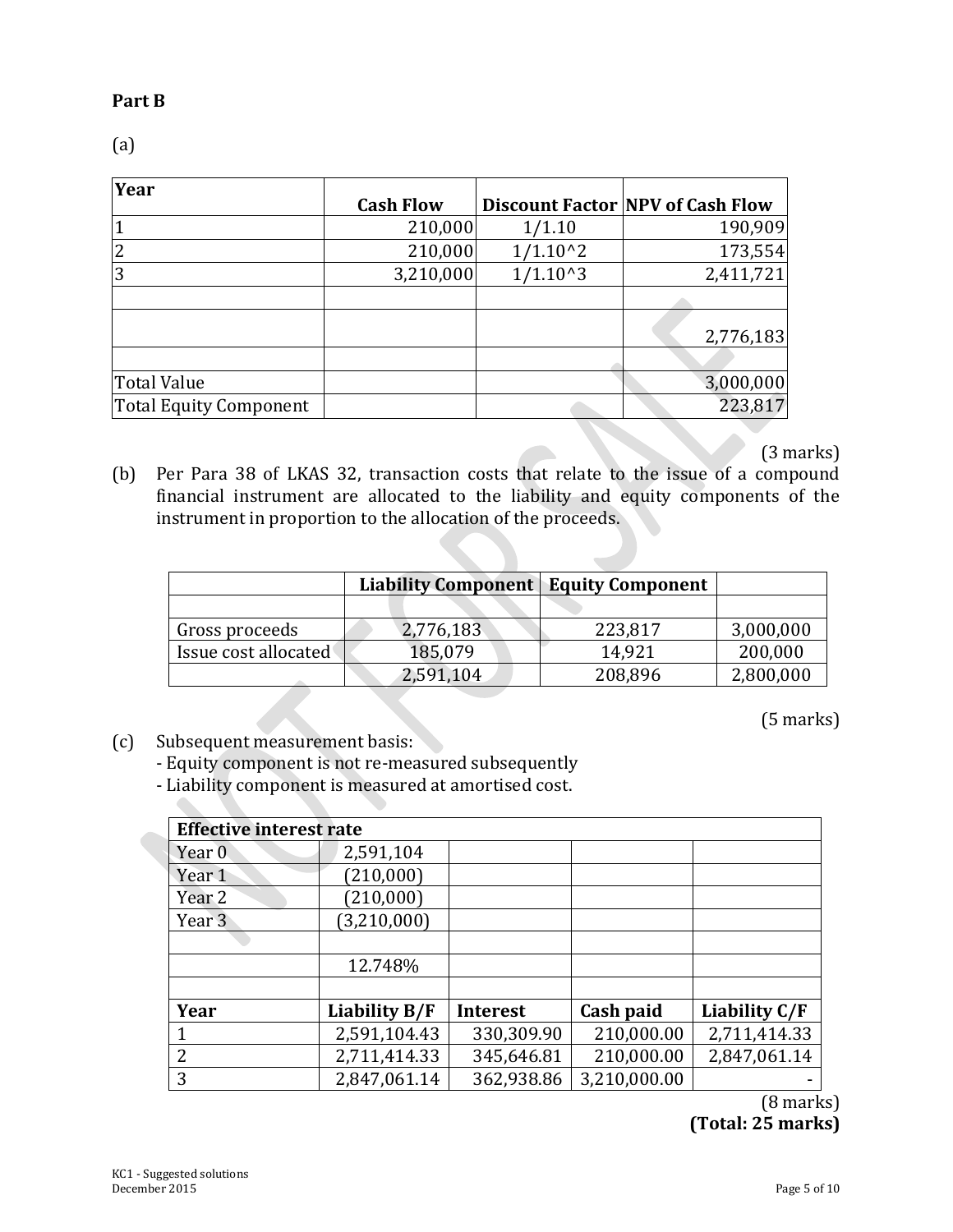# **Answer 03**

| (a)                                                                         |                 |                          |                 |               |           |                  |
|-----------------------------------------------------------------------------|-----------------|--------------------------|-----------------|---------------|-----------|------------------|
| TharuSevana Eco lodge (Pvt) Limited                                         |                 |                          |                 |               |           |                  |
| <b>Consolidated Statement of Financial Position</b>                         |                 |                          |                 |               |           |                  |
| <b>As at 31 March 2015</b>                                                  |                 |                          |                 |               |           |                  |
|                                                                             |                 |                          |                 |               |           |                  |
| <b>Assets</b>                                                               |                 |                          |                 |               |           |                  |
| <b>Non Current Assets</b>                                                   |                 |                          | Total           |               | Other     | Consolidated     |
|                                                                             |                 |                          |                 | Consolidation |           |                  |
|                                                                             |                 |                          |                 | Adjustments   |           |                  |
| Property, Plant and Equipments (net)                                        | 792,201         | 550,000                  | 1,342,201       | 130,000       | (160,000) | 1,312,201        |
| Lease hold Land                                                             |                 |                          |                 |               | 28,000    | 28,000           |
| Intangible assets- Goodwill                                                 |                 |                          |                 | 172,000       |           | 172,000          |
| Intangible assets-Brand                                                     |                 | 50,000                   | 50,000          | 30,000        |           | 80,000           |
| Investments (quoted public companie                                         | 12,520          |                          | 12,520          |               |           | 12,520           |
| Other Investments                                                           | 250             | 150,000                  | 150,250         | 40,000        |           | 190,250          |
|                                                                             | 804,971         | 750,000                  | 1,554,971       | 372,000       |           | 1,794,971        |
|                                                                             |                 |                          |                 |               |           |                  |
| <b>Current Assets</b>                                                       |                 |                          |                 |               |           |                  |
|                                                                             | 35,845          |                          |                 |               |           |                  |
| Inventories<br>Trade and Other Receivables                                  |                 | 30,000                   | 65,845          |               |           | 65,845           |
|                                                                             | 47,500          | 25,000                   | 72,500          |               |           | 72,500           |
| Amounts Receivable from Related Parti                                       | 30,250<br>6,150 | $\overline{\phantom{a}}$ | 30,250<br>6,150 |               | (28,000)  | 2,250<br>3,150   |
| Deposits, Prepaymnets and Advances<br>Fixed Deposits at the Commercial Bank |                 | $\blacksquare$           |                 | (3,000)       |           |                  |
| Cash & Cash Equivalents                                                     | 19,150<br>1,250 | 5,000                    | 19,150          |               |           | 19,150<br>6,250  |
| Assets held for Sale                                                        |                 |                          | 6,250           |               | 117,000   |                  |
| Others                                                                      | 2,160           |                          | 2,160           |               |           | 117,000<br>2,200 |
|                                                                             | 142,305         | 60,000                   | 202,305         | (3,000)       | 40        | 288,345          |
|                                                                             |                 |                          |                 |               |           |                  |
| <b>Total Assets</b>                                                         | 947,276         | 810,000                  | 1,757,276       | 369,000       |           | 2,083,316        |
|                                                                             |                 |                          |                 |               |           |                  |
| Equity & Liabilities                                                        |                 |                          |                 |               |           |                  |
| <b>Shareholders Equity</b>                                                  |                 |                          |                 |               |           |                  |
| Stated Capital (Rs.1 per share)                                             | 550,000         | 450,000                  | 1,000,000       | 270,000       |           | 1,270,000        |
| <b>Revaluation Resreve</b>                                                  | 43,000          | ÷.                       | 43,000          |               |           | 43,000           |
| Available for sale Reserve                                                  | (482)           | $\overline{\phantom{a}}$ | (482)           |               |           | (482)            |
| <b>Accumulated Losses</b>                                                   | (74, 681)       | 150,000                  | 75,319          | (153,000)     | (52,960)  | (130,641)        |
|                                                                             | 517,837         | 600,000                  | 1,117,837       | 117,000       |           | 1,181,877        |
| Non-Controling Interest                                                     |                 |                          |                 | 180,000       |           | 180,000          |
| <b>Total Equity</b>                                                         |                 |                          |                 | 297,000       |           | 1,361,877        |
|                                                                             |                 |                          |                 |               |           |                  |
| <b>Non Current Liabilities</b>                                              |                 |                          |                 |               |           |                  |
| <b>Interest Bearing Borrowing (in cluding</b>                               | 164,374         | 60,000                   | 224,374         |               |           | 224,374          |
| Deferred tax                                                                |                 | 50,000                   | 50,000          | 12,000        |           | 62,000           |
|                                                                             | 164,374         | 110,000                  | 274,374         | 12,000        |           | 286,374          |
| <b>Current Liabilities</b>                                                  |                 |                          |                 |               |           |                  |
| Amounts Payable to Related Parties                                          | 105,401         |                          | 105,401         |               |           | 105,401          |
| Trade & Other Payable, Foreing Agants                                       | 95,961          | 40,000                   | 135,961         | 60,000        | 10,000    | 205,961          |
| <b>Interest Bearing Borrowing (Overdraft</b>                                | 57,178          | 60,000                   | 117,178         |               |           | 117,178          |
| Others                                                                      | 6,525           |                          | 6,525           |               |           | 6,525            |
|                                                                             | 265,065         | 100,000                  | 365,065         | 60,000        |           | 435,065          |
| <b>Total Liabilities</b>                                                    | 429,439         | 210,000                  | 639,439         | 72,000        |           | 721,439          |
|                                                                             |                 |                          |                 |               |           |                  |
| <b>Total Equity and Liabilities</b>                                         | 947,276         | 810,000                  | 1,757,276       | 369,000       |           | 2,083,316        |
|                                                                             |                 |                          |                 |               |           |                  |

(25 marks)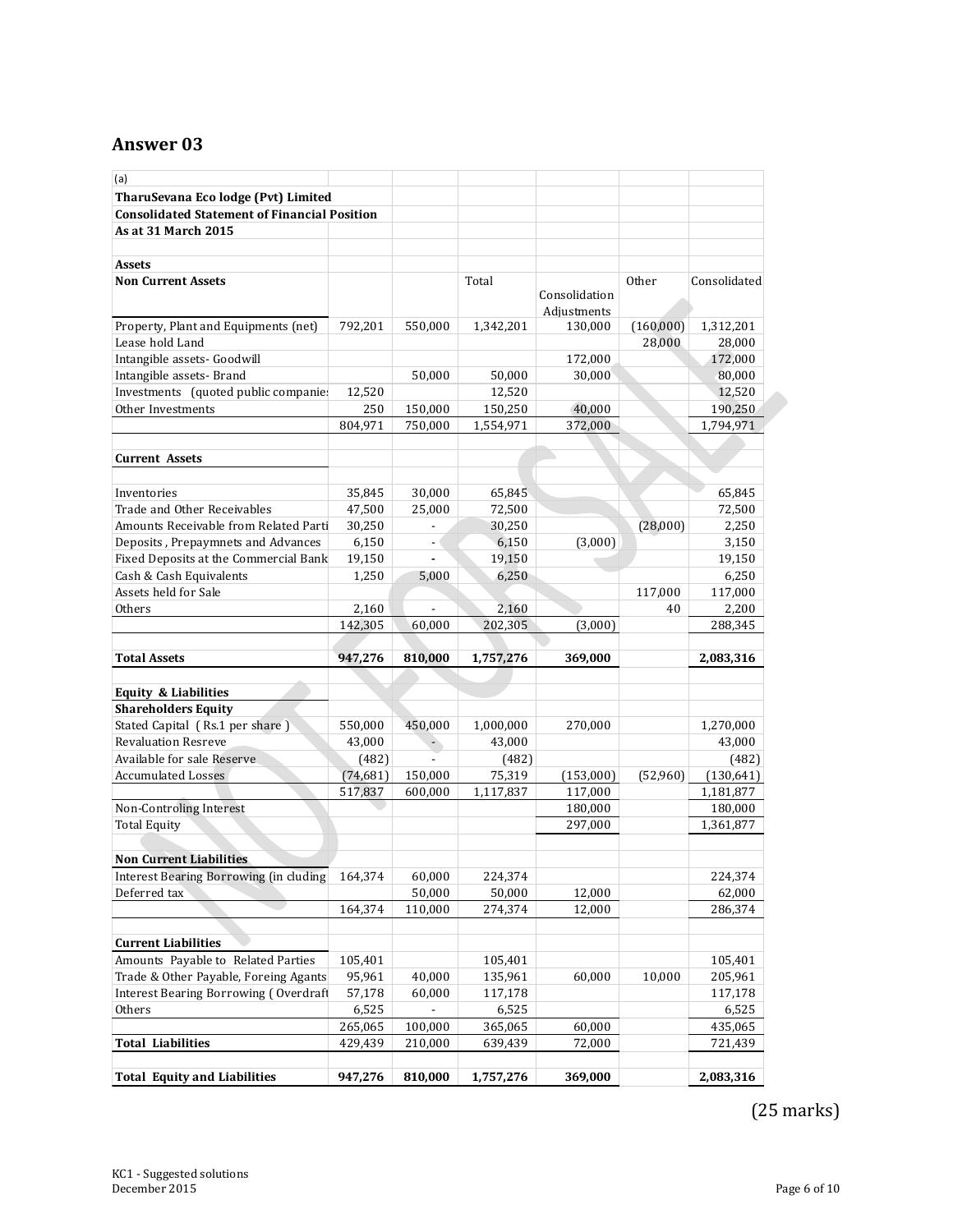(b) (i) Fair value (FV) measurement

FV is the price that would be *received when selling an asset or paid to transfer a liability* in an orderly transaction between *market participants* at the *measurement date.*

FV is an exit price. It is the price to sell an asset rather than the price to buy an asset. Therefore the price to sell an asset embodies expectations of market participants. Hence FV is a market based measure and not an entity specific measure.

The FV hierarchy depends on the inputs used in the valuation techniques. The inputs can be classified as:

**Observable inputs** – inputs that are developed based on observable market data and reflect market participants' assumptions.

**Unobservable inputs** – inputs for which market data is not available and which are developed based on the best available information on market participants' assumptions.

**Level 1** – quoted prices (unadjusted) in active markets for identical assets or liabilities that the entity can access at the reporting date.

**Level 2** – inputs other than quoted prices included in Level 1 that are observable for the asset or liability, either directly or indirectly.

- $\triangleright$  quoted prices for similar assets or liabilities in active markets
- $\triangleright$  quoted prices for identical or similar assets or liabilities in markets that are not active
- $\triangleright$  inputs other than quoted prices that are observable for the asset or liability (e.g. interest rates and yield curves, volatilities, prepayment speeds, loss severities, credit risks and default rates)
- $\triangleright$  inputs derived principally from or corroborated by observable market data by correlation or other means.

**Level 3** – unobservable inputs.

Significant unobservable inputs are used. An adjustment to a Level 2 input that is not based on observable data and is significant to the entire measurement would result in a Level 3 measurement.

E.g. inputs derived based on management assumptions – company specific internal information such as cash flow forecasts and budgets.

(5 marks)

## (ii) Integrated reporting

Integrated reporting (IR) is a process undertaken by an organisation that communicates how its strategy, governance, performance and prospects lead to the creation of value over the short, medium and long term.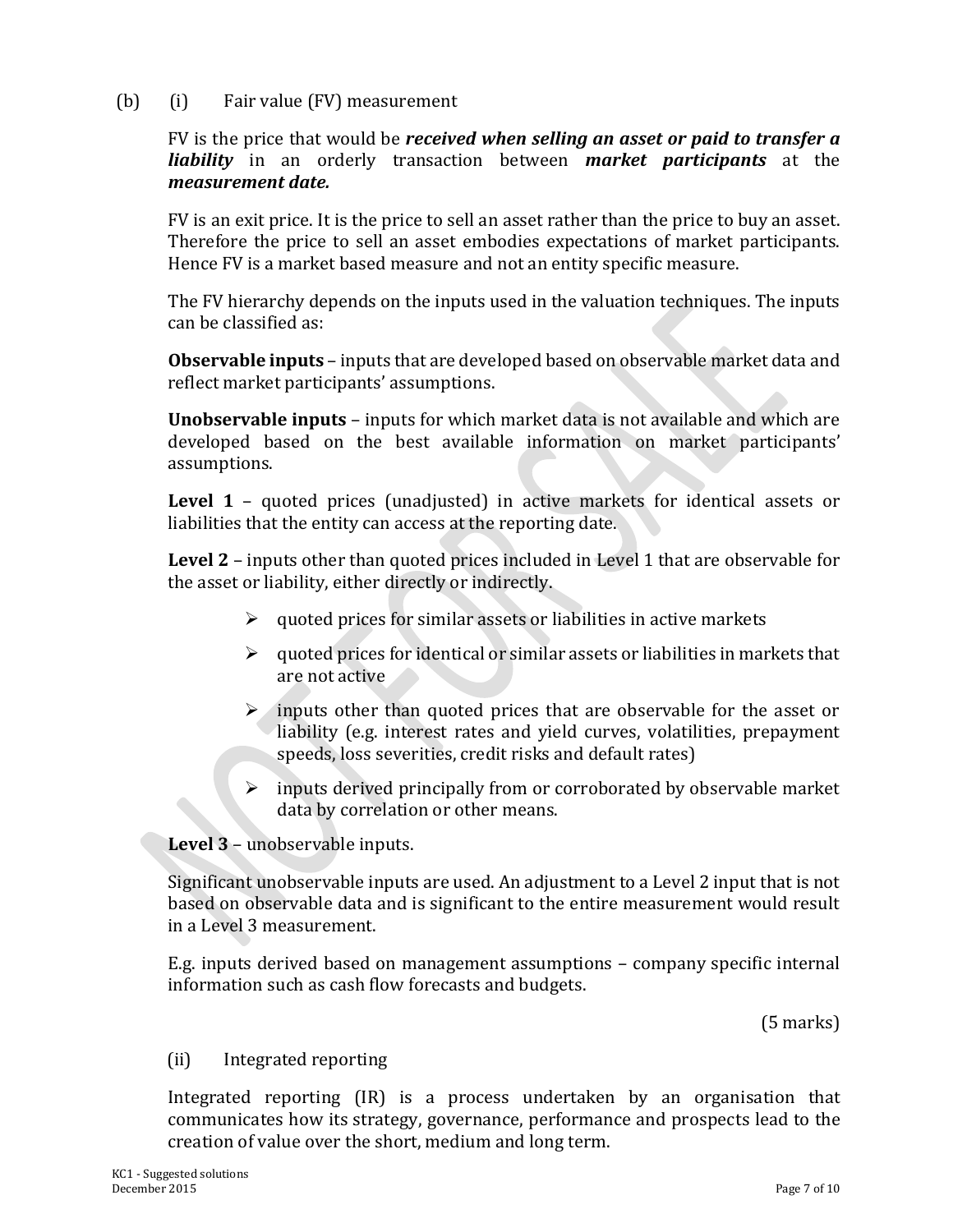- Improved corporate reporting IR addresses the information limitations in current financial reporting and provides additional information required by stakeholders.
- IR provides more performance-oriented measures on an organisation's strategy, governance, performance, prospects and value creation.
- IR provides information on how changes in environmental, social and governance issues impact the business. It integrates both internal and external non-financial information when assessing performance and long-term prospects.
- IR also works as an internal source of performance measurement, which allows an organisation to better allocate its resources.

(5 marks)

- (c) The answer shall at least contain the following:
	- $\triangleright$  Comparison between actual results and budgeted amounts
	- $\triangleright$  Comparison of 2014 and 2015 results

#### Performance

- 1. The company has budgeted revenue growth of 27%, expecting growth in occupancy of 20% and an increase in price of 6% for 2015. However, the actual revenue was significantly short of the budget and grew only by 10%.
- 2. The actual growth is also below the expected industry growth of approximately 14% – 11%. It appears that the company is performing below market average.
- 3. The company has been able to make marginal Net Profit Before Tax (NPBT) for financial years 2013 and 2014 at 55% occupancy levels. However, 2015 has resulted in a loss at the same occupancy rate.
- 4. This could be due to the company not being able to maintain its gross profit at expected or breakeven levels.
- 5. It is noted that the actual gross profit for 2014 and 2015 was approximately 50%, whereas the budgeted gross profit to keep the company profitable is approximately 70%.
- 6. The main reason for not being able to meet the budgeted gross profit could be the fact that the company is not charging the right prices/rates due to competition or high cost of production.
- 7. Heavy finance cost due to USD borrowing the interest cover ratio has significantly deteriorated from 1.17 to 0.86, thereby increasing the threat to solvency.

Comparison and evaluation of other ratios also required.

#### Summary

1. Gearing and all other solvency ratios are deteriorating and increasing the threat to solvency;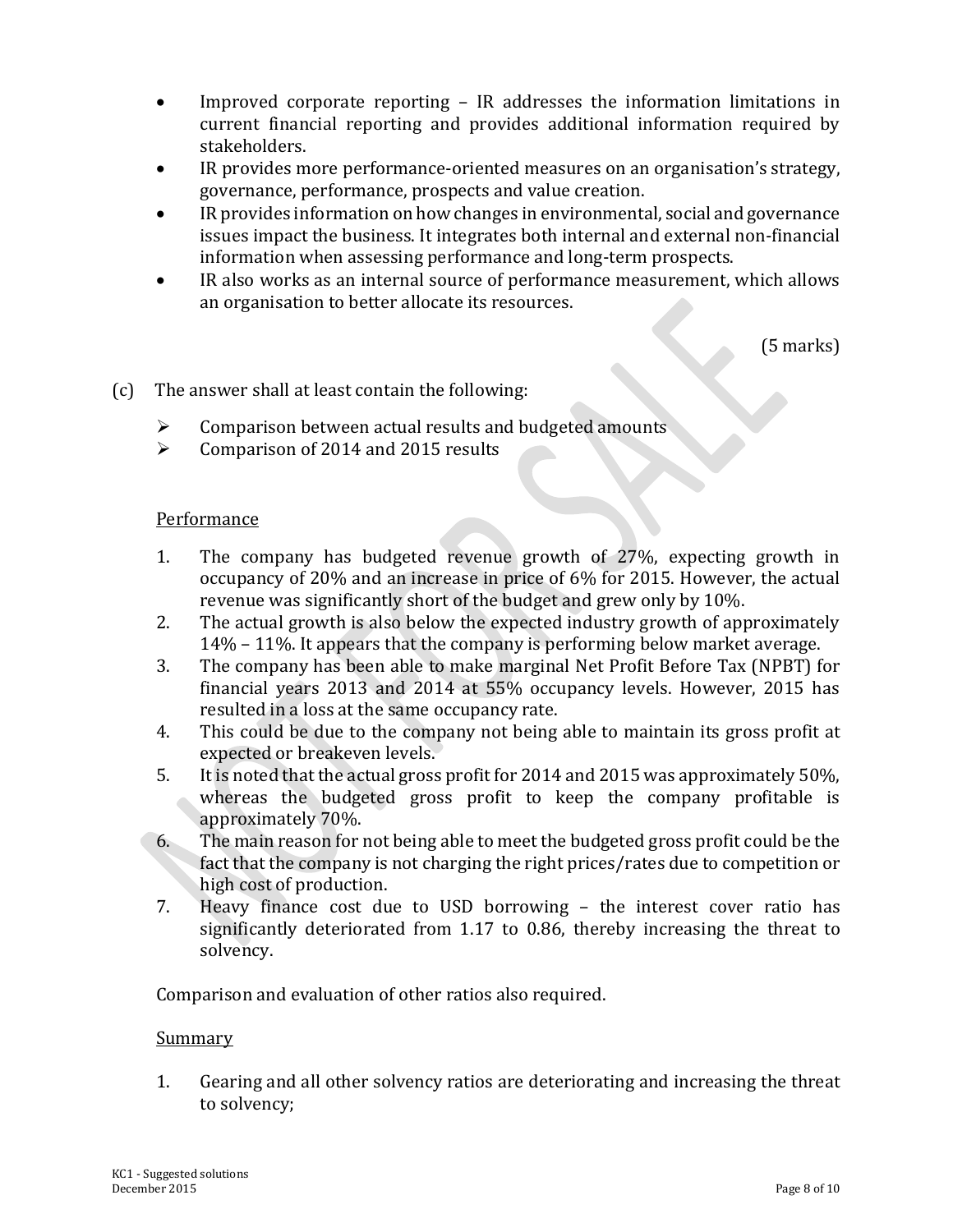- $\triangleright$  Return on equity (ROE) has weakened
- Losses are increasing and leading to serious loss of capital (no sufficient reserves)
- 2. Debtors' collection periods are extended, which could lead to bad debts.
- 3. Inventory turnover ratio has improved mainly due to maintenance of low inventory levels. This could be due to low performance (occupancy) levels in 2015.
- 4. Accounts payable periods have improved perhaps due to pressure from vendors.

(15 marks)

**(Total: 50 marks)**